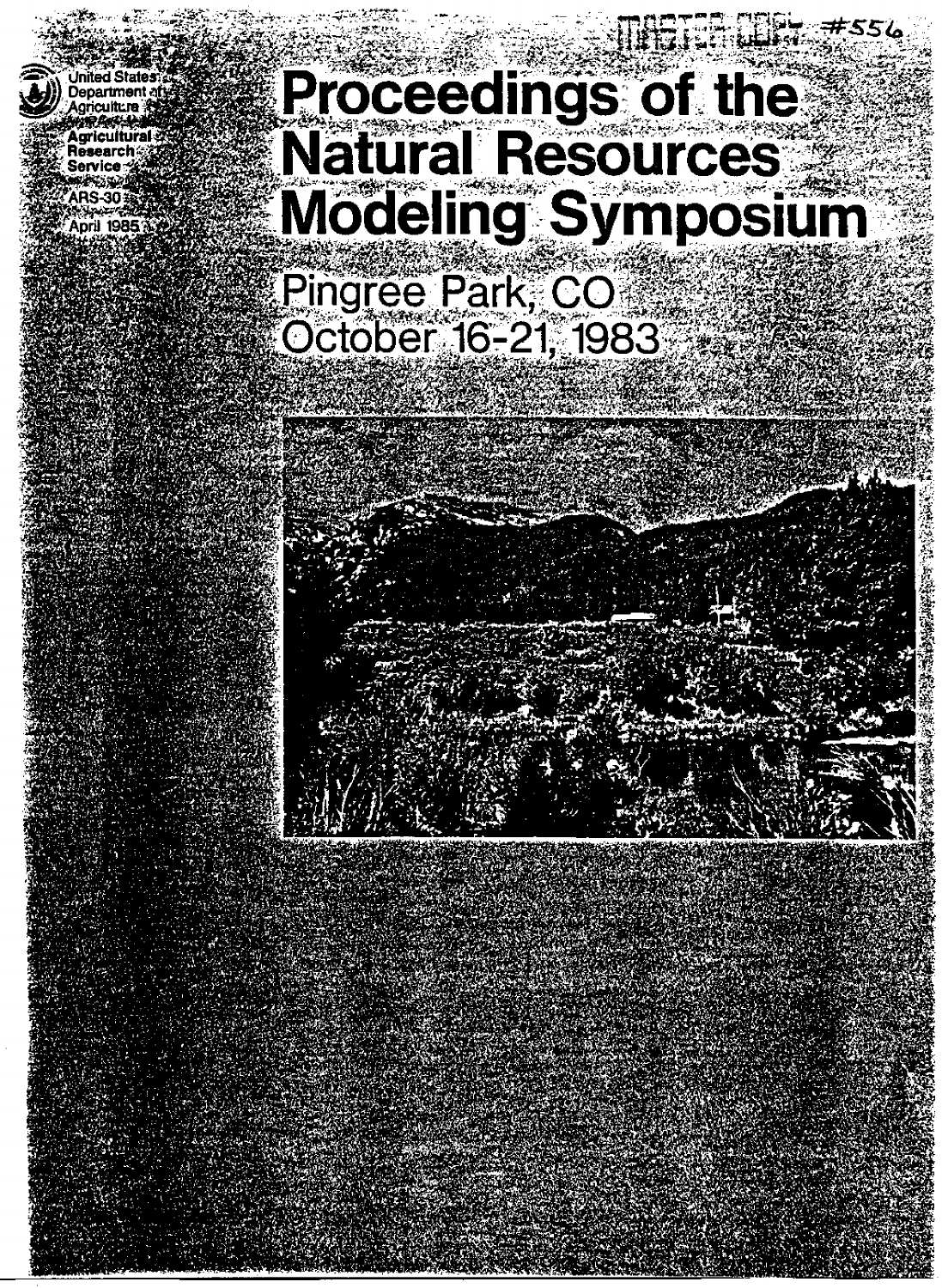*W.* D. Kemper, T. J. Trout, *M. J.* Brown, D. L. Carter, and R. C. Rosenau\*

# FACTORS AFFECTING SHEAR FORCE

Erosion occurs when the shear force exerted by water on a soil unit exceeds the forces binding that unit to underlying soil. The primary factor affecting shear force exerted by water on the soil is velocity of the water. Velocity is determined by amount of water flowing per unit time and by slope of the furrow. Relative effects of slope and furrow *flow rate* on average water velocity can be deduced from equation 1, which is Manning's equation for  $f$ low in open channels, where Q is *flow r4e (II*<sup>3</sup> /s), A is cross sectional area of flow (M ), S is slope (M/M), P *is* wetted perimeter (M), and n is the coefficient of roughness.

$$
Q = A^{5/3} S^{1/2} / (n P^{2/3})
$$
 (1)

For many furrow shapes (that is, V-shaped), when water supply rate or slope varies, the breadth (B) of the water-filled cross section retains essentially the same ratio to its depth (D), that is  $B/D=K_{1/2}$  When this ratio remains constant, Begins KD, A= K D<sup>2</sup> and P= K<sup>m</sup>A<sup>172</sup>. Substituting the latter relation in eqation 1, and solving explicitly for A gives

$$
A = (Qn/K^{11} s^{1/2})^{3/4}.
$$
 (2)

Substituting this value of A into the definition, v=Q/A of the average stream velocity, and recognizing that hed shear stress, T, is proportional to v<sup>2</sup> gives

$$
r = (K_0/n^{3/2}) \t S^{3/4} \t Q^{1/2}.
$$
 (3)

Calculation of shear force on the bottom of an infinitely wide channel gives equal exponents for Q and S. Less sensitivity of T to Q than to S in furrows where 8/D is constant (equation 3) is due to wetted perimeter increasing when Q increases, which spreads the restraining force over a larger area.

Amount of erosion will be determined by amount of particles or aggregates on the furrow perimeter which do not cohere strongly enough to the underlying soil to withstand shear stress. The specific nature of the relationship between erosion and the shear stress will be determined by the soil properties, but the exponent of the slope

Supervisory Soil Scientist, Agricultural Engineer, Soil Scientist, Supervisory Soil Scientist, and A4ricuItural Research Technician, respectively. USDA-Agricultural Research Service, Snake River Conservation Research Center, Kimberly, Idaho 93341.

**term** (S) should be 1.5 **times the exponent of the flow rate term (Q) if B/D remains constant as flew rates and slope vary and furrows erode. This constancy is difficult to predict** or quantify. However, several data **sets** are **available** in which **effects of slope and flow rate on erosion are related. The ratios of the slope and flow rate** exponents found to fit the data sets best to<br>equations of the type E= kS<sup>4</sup>0<sup>6</sup> are compared **equations of the type E= kS<sup>2</sup>Q** are compared in table 1.

Table 1.--Comparison of the ratios of a/b in the equation,  $E=KS^0$  relating erosion (E) to slope (S) and flow rate (Q).

| Investigators                                      | a          |            |              | b a/b Location   |
|----------------------------------------------------|------------|------------|--------------|------------------|
| *Carter et al                                      | 2.7        |            |              | 1.8 1.5 ID Farms |
| Evans & Jensen (1952)<br>Gardner & Lauritzen(1946) | 2.3<br>1.5 | 1.5<br>1.0 | 1.5<br>- 1.6 | ΝD<br>Flume      |
| Israelson et al(1946)                              | 1.8        | 1.0        | 1.2          | UT Fare          |
| Israelson et al(1946)                              | 1.6        | 1.2        | 1.2          | UT Farm          |
| Israelson et al(1946)                              | 1.4        | 1.0        | 1.4          | UT Flume         |
| <b>*Trout, Brown, &amp; Rosenau</b>                | 2.1        | 1.4        | 1.5.         | ID Farm          |

\*Unpublished data

Only two of the a/b differed more than 0.1 from 1.5. Pictures in the Israelson et al. publication indicate that their furrows with a/b values of 1.2 and 1.3 had particularly broad flat bottoms. Many furrows in the studies where a/b was  $1.5 \pm 0.1$  also developed relatively flat bottoms, but the assumption of B/D being constant was apparently close enough to reality *for* a/b to be practically 1.5. The consistency of the *albs* 1.5 relation is sufficiently good to suggest its **use to decrease the data taking needed to** adequately characterize erodibility of soils. The data sets generally indicate that the erosion, E, is a power function of the shear stress shown in equation 3, that is,

$$
E = Tm = (Ko/n3/2)m (S3/4 q1/2)m
$$
  
=  $kSaQb$  (4)

where m= 4a/3 or 2b. Data sets needed to estimate<br>m and (K<sub>o</sub>/n<sup>372</sup>) are measures of runoff and  $s$ ediment<sup>o</sup>yield (1) on a known slope at two flow rates or (2) at a known flow rate on two slopes. Data collected by Carter et al. indicate that the pertinent slope is that which is immediately upstream from the sediment measuring station.

High slopes and flow rates often cause rapid erosion of cultivated soil which slows down or stops at cohesive plow pans or other layers in which cohesion withstands the shear. In analyses of the Trout et al. and Carter et al. data, measurements were not used to help determine the exponents it erosion had already proceeded down to an obviously more cohesive underlying soil.

While the ratios of a/b *for* the soils in table 1 are reasonably consistent, associated values of m and  $K/n^{3/2}$  varied greatly even within soil series. Factors which account for substantial portions of these variations are discussed in the following sections.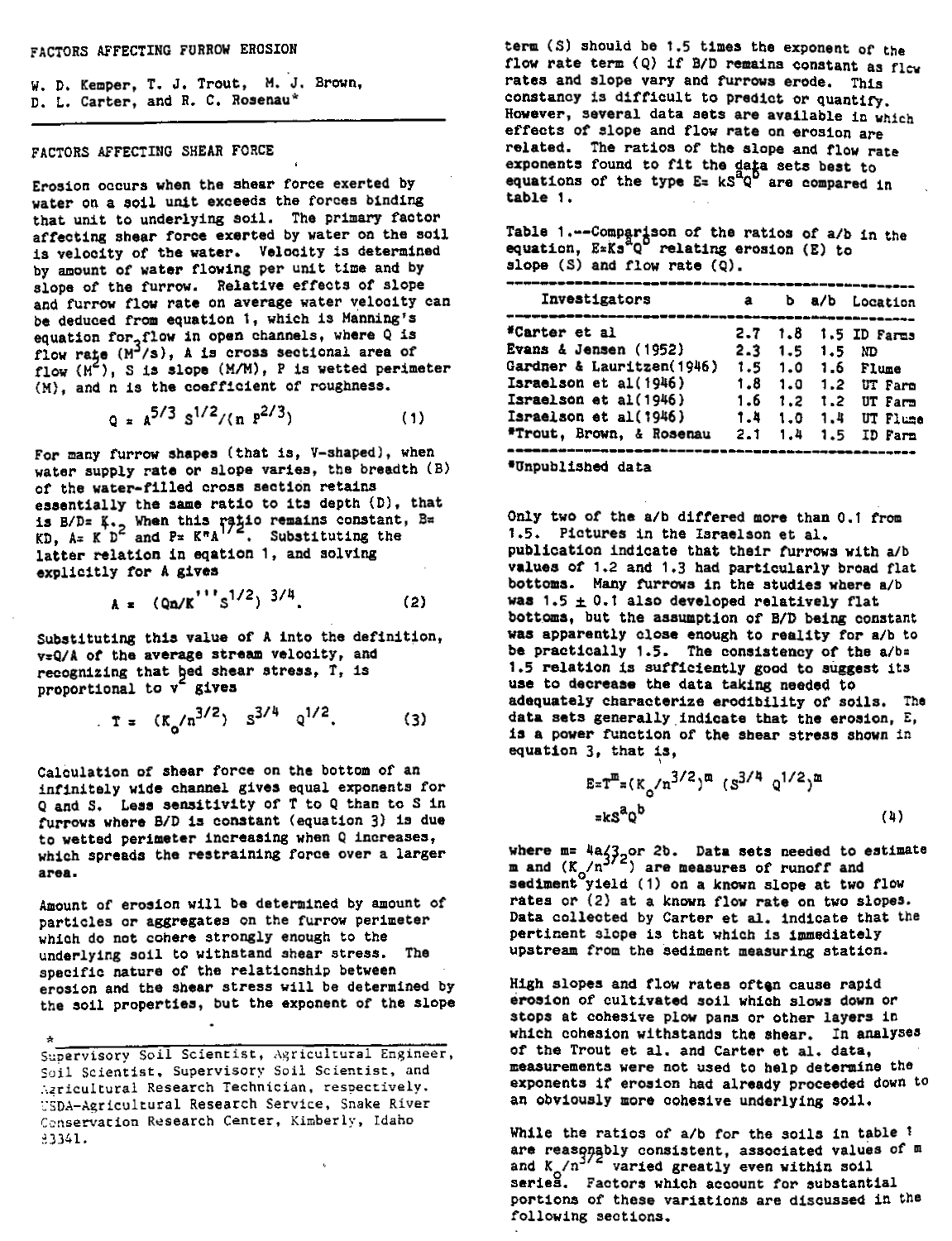# TRRIGATION HISTORY. ROOT FABRIC AND TIME STNCE TILLAGE

The bottom curve in figure 1 shows erosion from Portneuf silt loam as a function of rate of runoff during the second irrigation following initial cultivation and furrow forming. The field was cultivated again on July 26, 1983. During the following innigation on August 1, 1983, erosion from these furrows increased substantially. particularly at the high rate of flow. The lesser .<br>increase at lower flow rates was probably due to increased roughness of the furrow, caused by the cultivation, which slowed the water and increased the wetted perimeter. At higher flow rates channels were quickly smoothed by more rapidly flowing water and more complete disintegration of quickly wetted clods. During successive irrigations the exponent associated with flow rate decreases because easily eroded soil has been removed. Part of the decreased erosion in the soil following winter wheat (fig. 2) appeared to be due to the furrow bottom encountering soil consolidated by root fabric. Curves in figure 2 are averages for four irrigations of a bean crop. Straw in furrows also decreases erosion (Aarstad and Miller 1980) substantially. However, little straw was left in these furrows following harvesting of the wheat for silage. Mech (1959) provides some of the most comprehensive data and astute observations on factors affecting furrow erosion.

Another factor causing decreased erosion in the non-tilled soil in figure 2 is the tendency of this soil to become more cohesive with time. Increases of wet sieve aggregate stability with time are shown for moist and air-dried Portneuf soil in the two left curves in figure 3. Bonds in this soil were broken by shear when moist. Some aggregates were then air dried and others kept moist for the indicated times. Some dried aggregates were then brought back to moisture levels of  $\theta = 0.13$  and 0.31 by passing moist air from a vaporizer through them. Bonds reformed rapidly in aggregates with high water contents. In air-dried soil (about one molecular layer of water on mineral surfaces) formation of these bonds took 100 to 400 times as long. These differences in rates are of the same order as differences in diffusion rates measured (for example. VanSchaik and Kemper 1966) in soils at these water contents, indicating that diffusion of ions and molecules througn the liquid phase to particle-to-particle contacts where they bond the particles together may be the rate controlling mechanism.

Since cultivation is effective in the disruption of such bonds. it is probable that cultivation and lack of time to regain cohesion plays a major role in higher erosion of tilled soils (that is, fig.  $2$ ).













457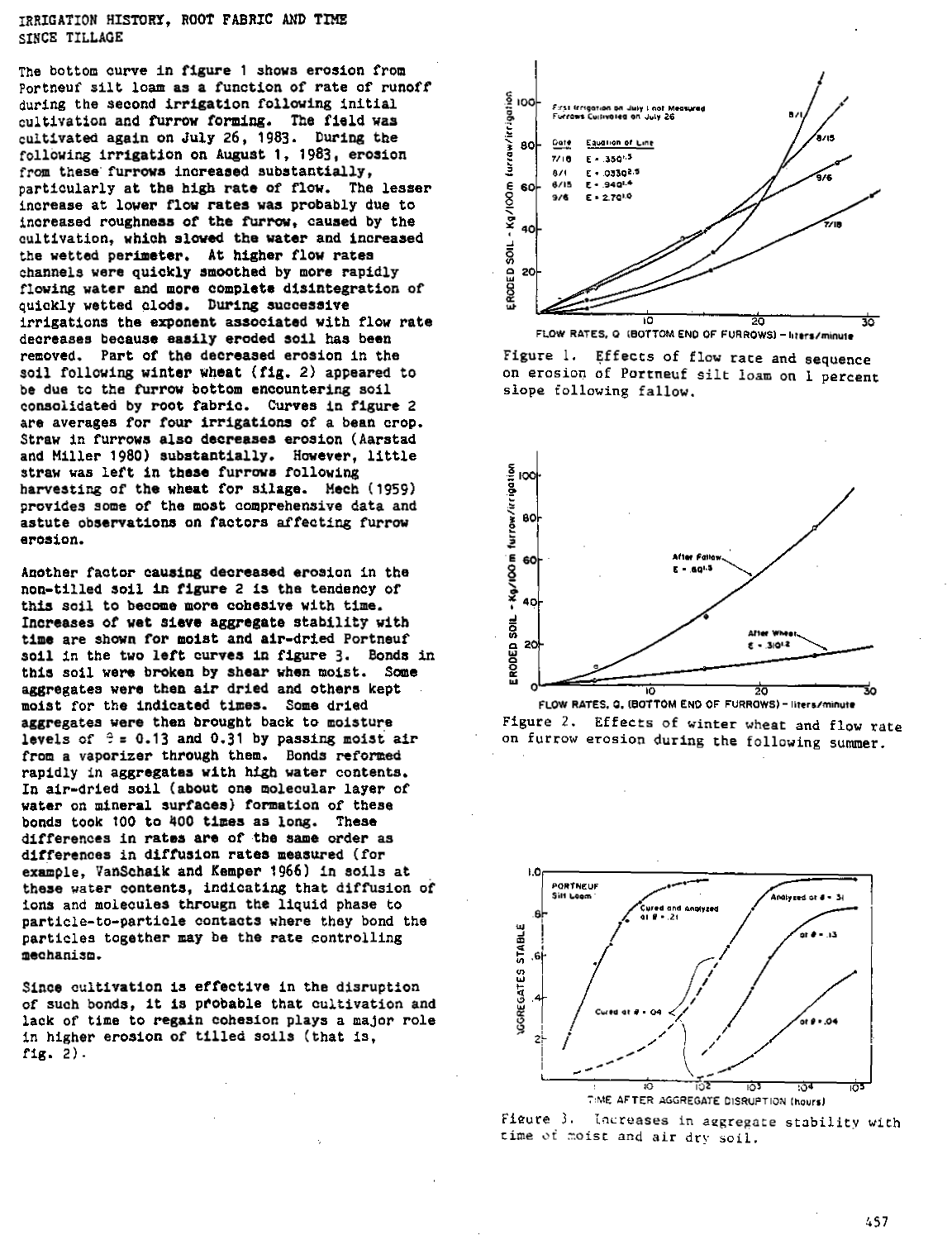### INITIAL WATER CONTENTS AND WETTING RATES

During 1982, runoff and erosion were measured from furrows in a bean field on Portneuf silt loam during six successive irrigations. Sediment content of water during the third and fourth irrigations was much lower than in the other irrigations (fig. 4). The only apparent physical differences recorded were traces of precipitation prior to irrigation. These traces of precipitation, followed by clear nights and heavy dew, increase water content of the immediate soil surface from 1 or 2 percent up to 5 to 10 percent.

Differences in wet sieve aggregate stability of 1to 2-mm aggregates of Portneuf silt loam at different initial water contents are indicated by intersections of the curves in figure 5 with the ordinate. Aggregates with these initial water contents were also wetted to saturation at different rates by placing them on filter paper and applying water at different rates to the filter paper. For portions of the furrow wetted quickly by direct contact with flowing water, increasing initial water content from 2.7 to 9.0 percent would increase aggregate stability from about 16 percent up to 58 percent. For aggregates on portions of the furrow where wetting by capillary action took about 60 seconds, increase in stability would be from about 52 up to 73 percent. These data substantiate the possibility that the reductions in sediment load of the runoff during the third and fourth irrigations (fig. 4) resulted from increases in initial soil water content which increased stability of aggregates in the wetted perimeter of the furrow. When aggregates were wet slowly, taking 30 minutes or more to go from dry to wet (fig. 5), they were all highly stable.

To determine whether rapid wetting increases erosion, two pairs of furrows each 100 meters long, were irrigated with identical amounts of water. One of each pair had an initial supply rate of 38 L/min for 1 houe, which was then dropped to 80, 60, 40, and 20 percent of this rate<br>in successive hours. The other furrow of each pair was provided with 20 percent of 38 L/min for the first hour and this rate was raised by 40, 60, 80, and 100 percent in successive hours. Erosion during these 5 hours of irrigation for these quick and slow wetted furrows is shown for the first irrigation following cultivation in figure 6. Faster wetting more than doubled erosion during the irrigation following cultivation. The faster wetting rate reduced water intake by 32, 17, and 19 percent on the first, second, and third irrigations following cultivation.

Analysis of the data indicate that the increased erosion was caused by both increased runoff and decreased cohesion.







Figure 5. Aggregate stability as a function of initial water content and rate of wetting prior to immersion (Portneuf soil).



Figure 6. Effect of wetting rate on furrow erosion (Portneuf, August 1, 1983).